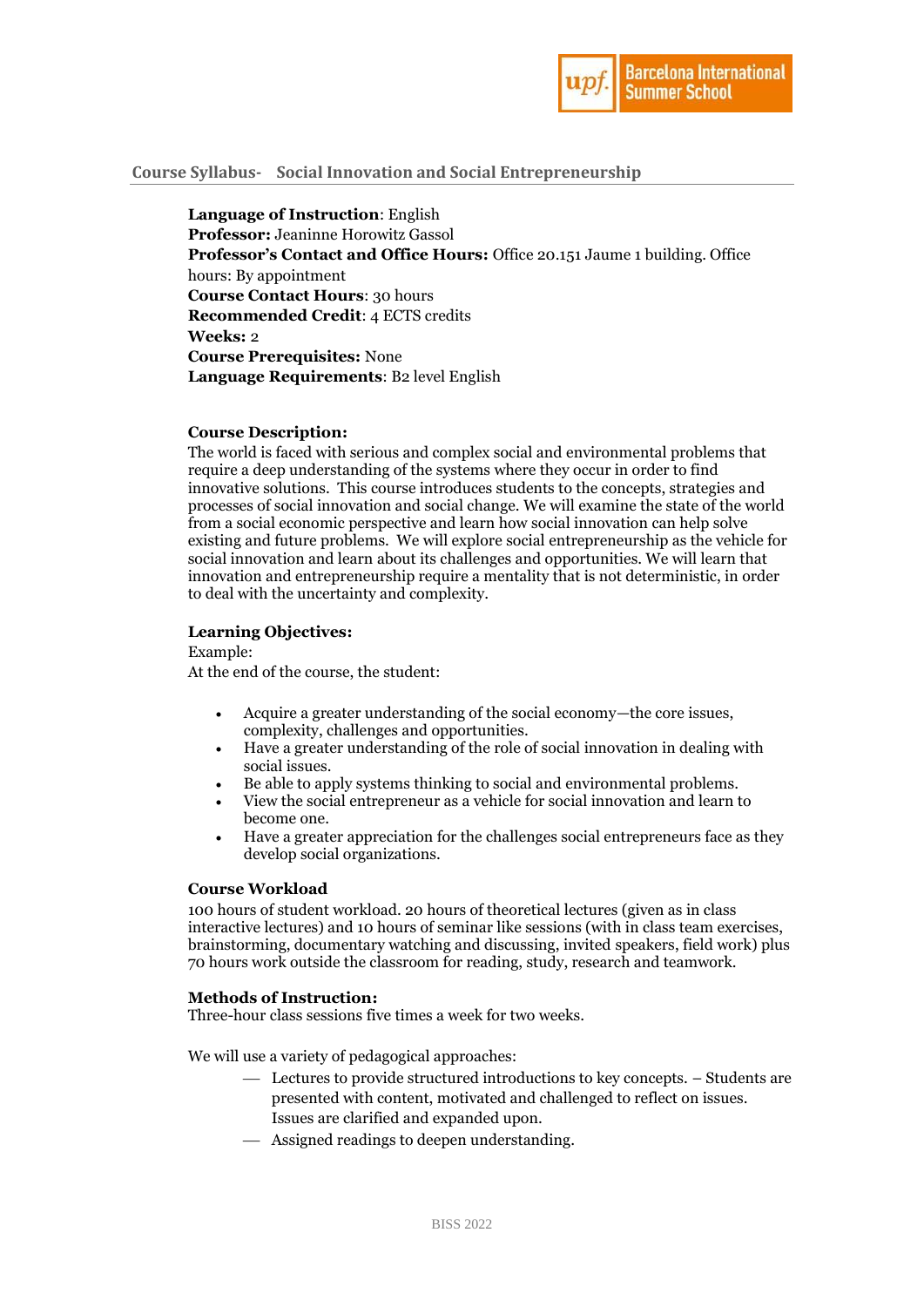

- Interactive class discussions and debates (participation is expected). Analysis of videos, case studies exchange of ideas and different perspectives
- In class team exercises (creativity and brainstorming)
- Team assignments and presentations
- Conferences by invited speakers and/or visits to social enterprises.

# **Method of Assessment**

Class Participation: 25 percent Forum type assignments 15 percent Two Partial Quizzes: (5 percent each) 10 percent total Team research project: 40 percent Final reflection paper: 10 percent

# **Absence Policy**

Attending class is mandatory and will be monitored daily by professors. The impact of absences on the final grade is as follows:

| <b>Absences</b>         | <b>Penalization</b>                                          |
|-------------------------|--------------------------------------------------------------|
| Up to one $(1)$ absence | No penalization.                                             |
| Two (2) absences        | 1 point subtracted from final grade (on a<br>10 point scale) |
| Three $(3)$ absences    | The student receives an INCOMPLETE<br>for the course         |

The BISS attendance policy does not distinguish between justified or unjustified absences. The student is deemed responsible to manage his/her absences.

Emergency situations (hospitalization, family emergency, etc.) will be analyzed on a case by case basis by the Academic Director of the UPF Barcelona International Summer School.

# **Classroom Norms:**

- · No food or drink is permitted.
- · There will be a ten-minute break during the class.
- · Students must come to class fully prepared.

#### **Course Contents:**

Please, detail here the course topics distributed on a weekly or daily schedule. Example:

# **Session 1 Introduction to the course**

Course description

The state of world. What is happening? Why do we need social change?

# **Session 2 Innovation for social change**

What is social innovation? Definitions and interpretations

Mulgan, G. 2007. "Social Innovation: What it is, why it matters and how it can be accelerated" Skoll Centre for Social entrepreneurship, University of Oxford. [http://youngfoundation.org/publications/social-innovation-what-it-is-why-it-matters](http://youngfoundation.org/publications/social-innovation-what-it-is-why-it-matters-how-it-can-be-accelerated/)[how-it-can-be-accelerated/](http://youngfoundation.org/publications/social-innovation-what-it-is-why-it-matters-how-it-can-be-accelerated/)

# **Session 3 The evolution of social corporate responsibility**

The emergence of the fourth sector

Sabeti H (2009) The emerging fourth sector: Executive summary. *Fourth Sector Network*: 1–5.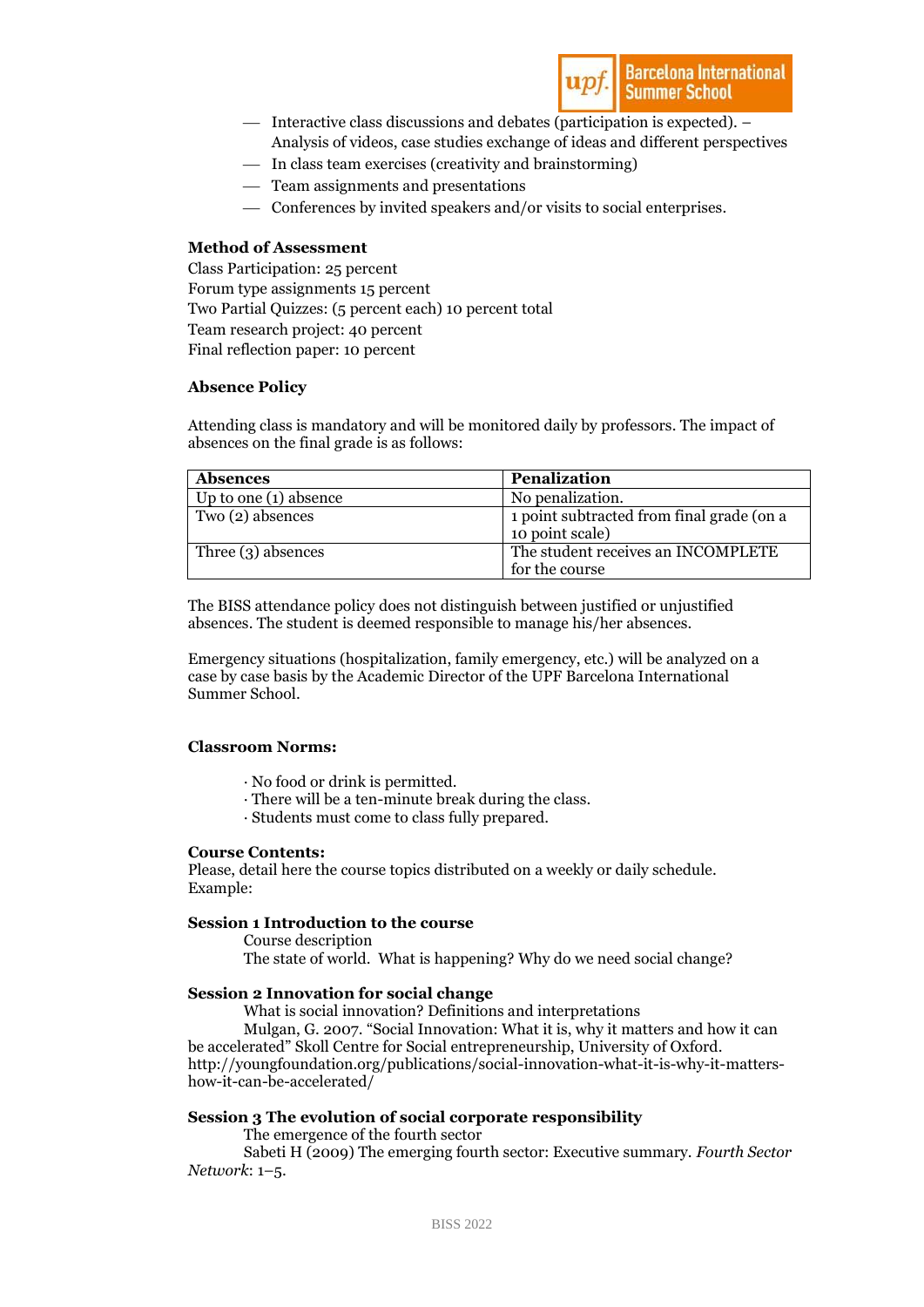

Osburg T. (2013) Social Innovation to Drive Corporate Sustainability. In: Osburg T., Schmidpeter R. (eds) Social Innovation. CSR, Sustainability, Ethics & Governance. Springer, Berlin, Heidelberg

file:///Users/jeaninnehorowitz/Downloads/9783642365393-c2%20(1).pdf

# **Session 4 Invited speaker or visit to a social enterprise.**

# **Session 5 Choosing a social issue**

Discussion of guidelines of the team research paper

**Theoretical basis of social innovations**

Disruptive social innovation

Christensen, Clayton M., Heiner Baumann, Rudy Ruggles, and Thomas M. Sadtler. "Disruptive Innovation for Social Change." Harvard Business Review 84, no. 12  $(December 2006).$ 

# **Session 6 Theoretical basis of social innovations**

Disruptive Social innovation (cont.) Share value

Bottom of the pyramid

Porter, Michael E., and Mark R. Kramer. "Creating Shared Value." Harvard Business Review 89, nos. 1-2 (January–February 2011).

Prahalad, C.K.; Hart, Stuart L. (2002). "The Fortune at the Bottom of the Pyramid". strategy + business (Booz Allen Hamilton Inc.). Presented at the ACRN Conference on Social Entrepreneurship Perspectives, August 26-27, 2011, in Linz, Austria.

# **Session 7 First Quiz and introduction to social entrepreneurship Defining social entrepreneurship.**

What is social entrepreneurship?

Difference between a "traditional" and a social business

Dees, JG and Anderson, BB (2006), Framing a Theory of Social

Entrepreneurship: Building on Two Schools of Practice and Thought in Research on Social Entrepreneurship: Understanding and Contributing to an Emerging Field, ARNOVA, CASE, Duke University.

Peredo A and McLean M (2005) Social entrepreneurship: A critical review of the concept. Journal of world business: 1–29.

# **Session 8 The link between innovation and entrepreneurship.**

The entrepreneurship/innovation mentality

Systems thinking, non-determinism and complexity science.

Mulgan, G. 2012, Joined Up Innovation: what is systemic innovation and how can it be done effectively? Working draft, 2012. N9-805-064 Harvard Business School.

# **Session 9 Social entrepreneurship models**

Different social business models

The importance of collaboration

Using the canvas to develop a social business model

Grassl W (2012) Business Models of Social Enterprise: A Design Approach to Hybridity. ACRN Journal of Entrepreneurship Perspectives 1(1): 37–60.

Burkett, I. 2010. "Using the Business Model Canvas for social enterprise design". [https://mbs.edu/getmedia/91cc0d01-3641-4844-b34c-7aee15c8edaf/Business-](https://mbs.edu/getmedia/91cc0d01-3641-4844-b34c-7aee15c8edaf/Business-Model-for-SE-Design-Burkett.pdf)[Model-for-SE-Design-Burkett.pdf](https://mbs.edu/getmedia/91cc0d01-3641-4844-b34c-7aee15c8edaf/Business-Model-for-SE-Design-Burkett.pdf)

# **Session 10 Second quiz and student team informal presentations of the research papers: social innovation and social entrepreneurship. Final conclusions and outcomes**